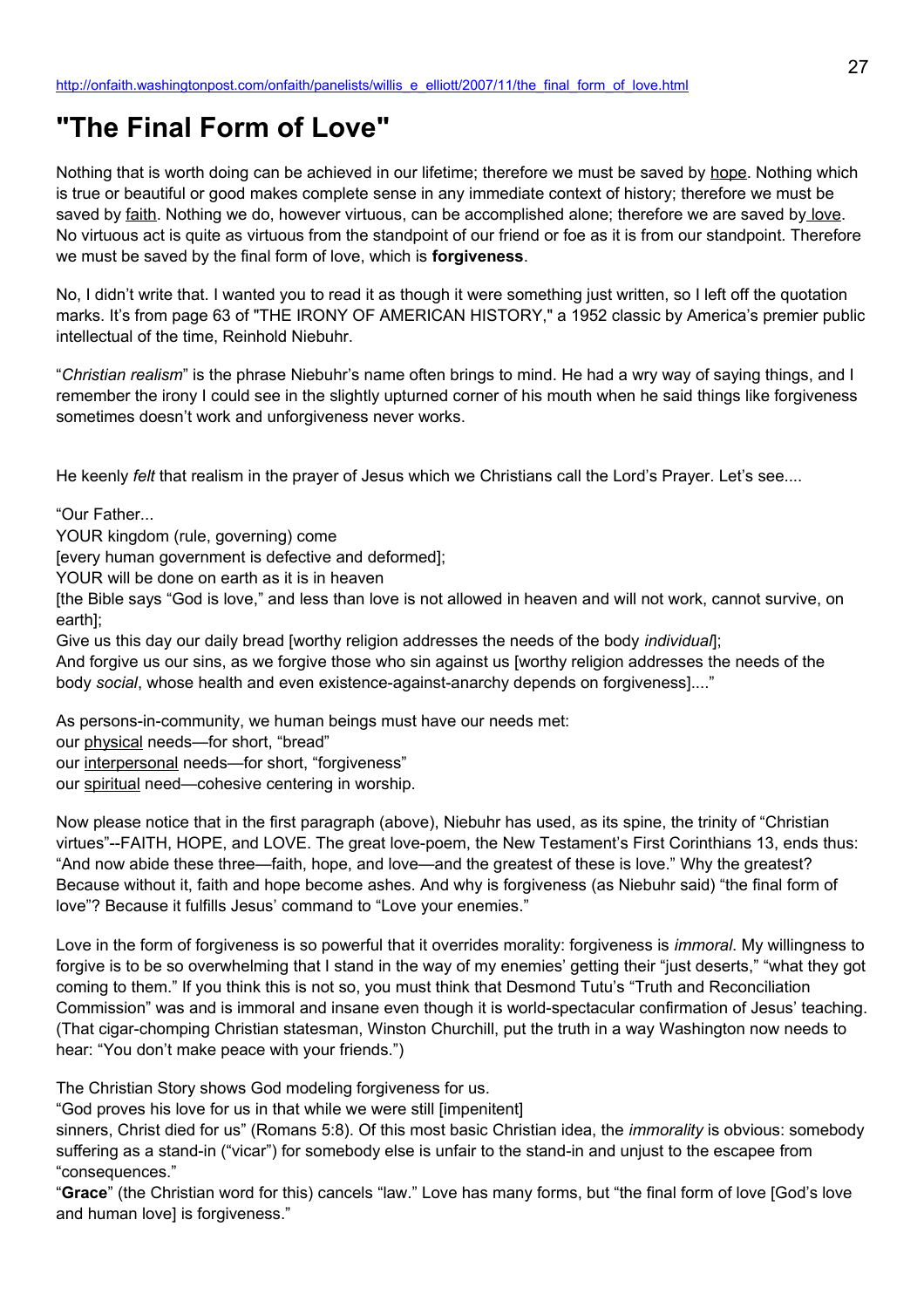**Comments Please report offensive comments below.**

#### **Jihadist**

I feel reasonably sure that President Bush knows very little about the Crusades, proabably nothing at all, and that his choice of the word "crusade" was just an unfortunate accident, misinterpretted by Middle Eastern people, as a reference to THE Crusades. I know that you may find this fact difficult to swallow, but I am sure I am right. He just said it off the top of his head, with no inkling of its possible meaning to other people. That is a problem, of course.

86

 $\mathbf{b}$ 

**POSTED BY: DANIEL | NOVEMBER 21, 2007 10:24 AM [REPORT OFFENSIVE COMMENT](mailto:blogs@washingtonpost.com?subject=On%20Faith%20Panelists%20Blog%20%20%7C%20%20Daniel%20%20%7C%20%20)**

Daniel :)

Hello. My coffee is percolating.

Thank you for your post. Always a pleasure to read them in On Faith threads.

What you have described about Christians, seems to be true of the adherents of other faiths, including Islam.

Muslims too may attend mosques regularly, but that does not mean they understand or comply fully with the tenets and principles of their faith.

Living in Asia, the most diversified region in terms of race and religion, I noticed that adherents of faiths, regardless of the faith, that are the most devout, understood and embraced their faith, are also the ones that are the most humane, considerate and thoughful of others.

As for Christians, certainly it does seem complex when discussed by theologians, but the lay Christians I know have a very elegant faith - Jesus is love, love your fellow men, don't do unto others as you would want them to do unto you etc.

The Christians in Asia, including in Malaysia, are active on social issues. The Christian groups and organisations work together with Muslim, other faith-based groups and secular NGOs on human rights issues, especially on women and children, STDs and humanitarian assistance.

I recognise that western Christians (Europe, North America, Australia, New Zealand) are different from Christians in Asia, Latin America and Africa. Asian Christians are the most conservative on social issues compared to those in other parts of the world, and due in part, to the culture they're of and in.

And yes, like Christians, Muslims are also a diversified lot with varying level of education and knowledge, not only on their faith, but on their own history and that of others and current affairs.

It is of course, due to the education syllabus of our respective countries, and how our ministers, priests, monks, imams, relate and educate us on our faith. And how interested we personally are particularly on issues of the day and affecting our future.

As for the Crusades that still seems to ring loud in the Muslim world, it was President Bush who reminded Muslims so - in his "crusade" against evil and terrorists. Did not went down well in the Middle East (due to the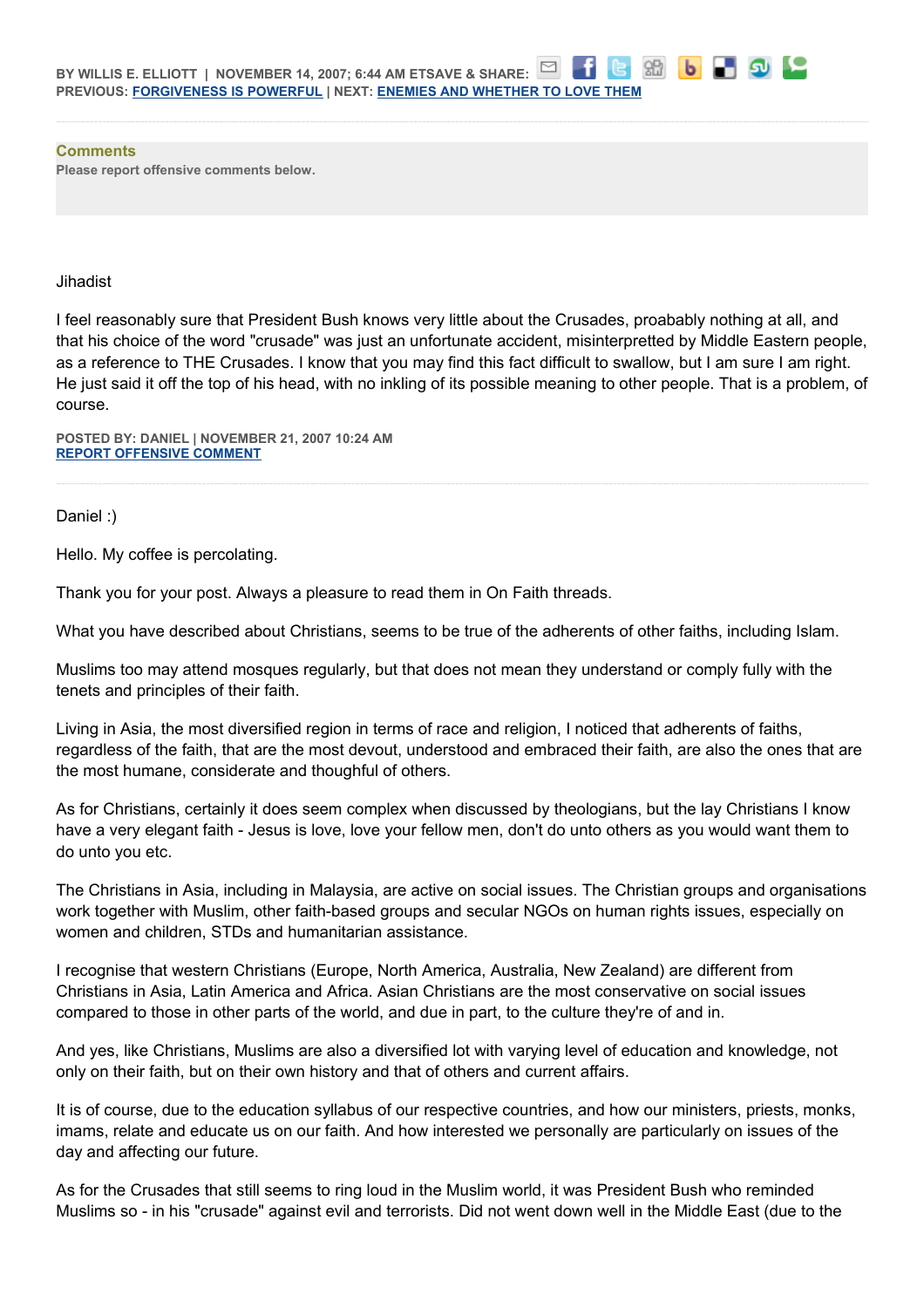historical Crusades) and it was changed. The control of Jerusalem by Isreal, the "democratisation" of Arab governance by forced "regime change" also excarbate the feeling that the Crusade is still on in the Middle East.

America and Americans have nothing to do with the creation of the state of Israel, nor cause World War I and World War II. The wars in Iraq and Afghanistan have nothing to do with Christianity, but just geopolitical, security and economic interests. Likewise, terrorist groups like Al Qaeda are seemingly couched in religion, but are really about their violent dissent against those they despised who are in power in the Middle East and wanted them removed and have in place, another set of government and form of governance. It's really a civil or very uncivil war that the US walked into and Al Qaeda dragged in when they attacked US embassies and caused 9/11.

As on politicized and superficial knowledge of Christianity, you do get that right as on how many Muslims in the Middle East feel on the Israel/Palestine conflict. Stir in Zionism with what Pat Robertson and other Armageddon promoters are saying, and you have a very potent and dangerous brew. Some harping about the Judeo-Christian civilisation as "our" civlisation vs them certainly form a perception that added more spice or poison to the brew.

Muslims, as adherents of a faith with basically little "church" hierachy or a central authority for all Muslims (as church headquarters), certainly don't regard Pat Robertson to speak for all Christians, or all Christians are like him and his ilks. Or that thinker-writers like Daniel Pipes and Bernard Lewis speaks for all American academics and experts on Islam and the Middle East. But they certainly are some of the loudest voices heard in the Muslim world, just as Osama is in the western world. It is up to us whether we want to listen to them and/or counter them.

Thank you and warmest regards

"J"

**POSTED BY: JIHADIST | NOVEMBER 20, 2007 5:09 PM [REPORT OFFENSIVE COMMENT](mailto:blogs@washingtonpost.com?subject=On%20Faith%20Panelists%20Blog%20%20%7C%20%20Jihadist%20%20%7C%20%20)**

This is for Jihadist who seems sincerely curious:

There are hundreds of millions of people in the world who call themselves Christians, because that is the inheritance of their birth. Even though many of them might attend church, and observe many religious practices associated with Christianity, that does not mean that they have a very sincere or true interest in Christianity, itself. They just go along with what they have always known, and know nothing else. You cannot blame them because they do not practice a very complex relgion which they do not understand well.

Christians are like all other groups of people, some very clever and educated, others knowing very little about the world beyond the little space which they occupy. Many Christians do not know the history of the world, the history of European Christendom with its violent religeous wars, nor anything about the Crusades, which still seems to ring loud in the Muslim world. Many American Christians do not know much of the world beyond America, and do not know, nor even ponder the misadventures of American foreign policy.

Christianity is most understandable, most accessible, and most beneficial as a personal relgion, which individuals take into their hearts and dwell upon quietly. As Christianity moves away from the individual seeking to live a Christian life, it becomes more and more contradictory, and in fact unworkable. When it morphs into political parities, and state-run or state-influenced religion, it becomes just another contending faction in the contests of the world, and has nothing, absolutely nothing, that distinguishes it, at all from any other faction.

The wars in Iraq and Afghanistan have nothing to do with Christianity. If you ever hear a political leader speak of these wars in Christian terms, it is just hollow political rhetoric, with little relevance to Christians, seeking to live a Christian life.

I think what you mostly know of Christianity is politicized and superficial. Because I know all these things about Christianity, I am able to imagine that the same may also be true of Islam.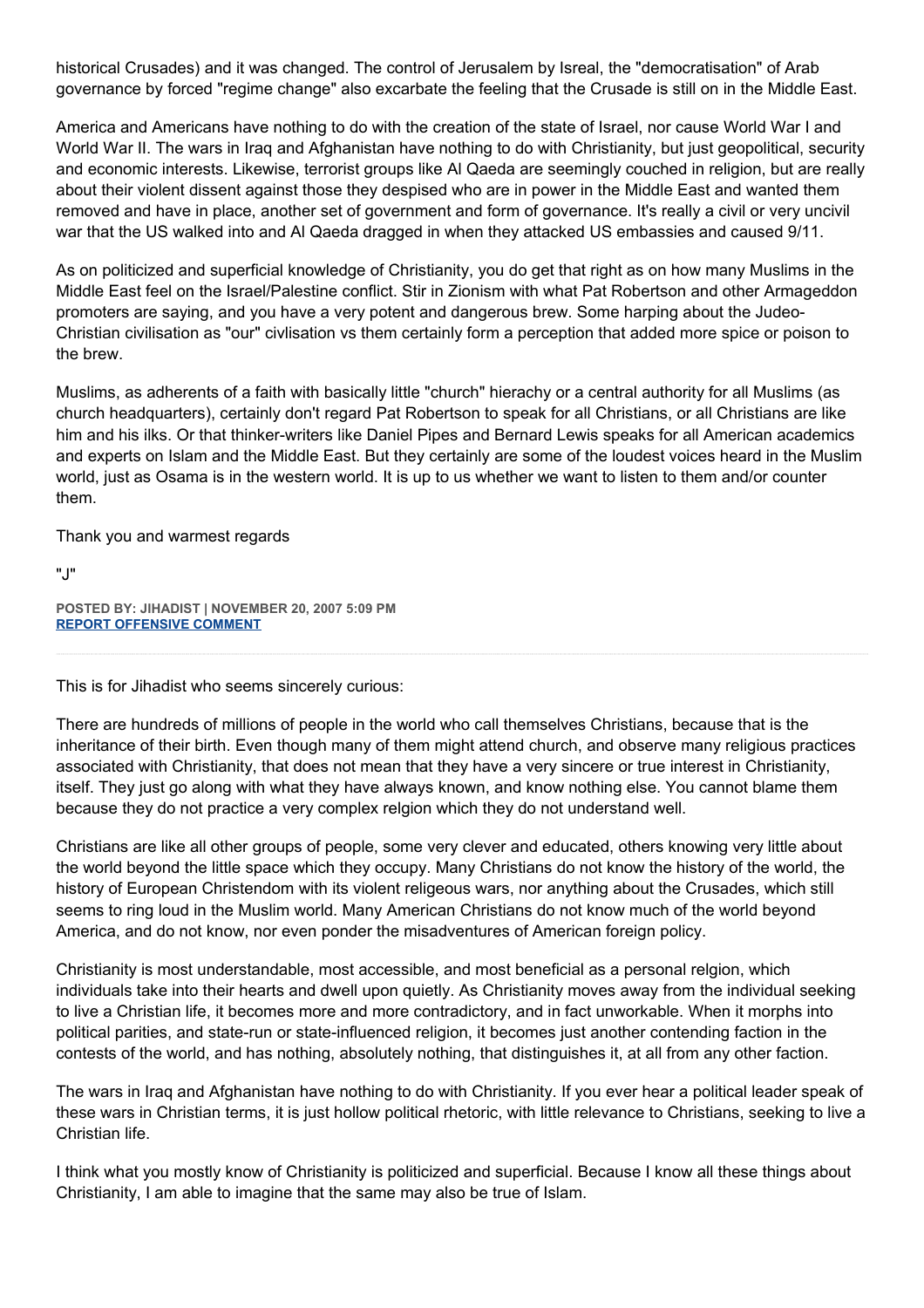## Dr. Willis E Eliot,

Thank you for taking time to respond to and clarify on points raised by your readers, including mine on your essay - "forgiveness" in Christian belief and practice.

I agree with you that misunderstandings on race and creed can be reduced if we do listen on what others say instead of just making and relying on assumptions based on our limited and/or wrong information and knowledge.

I read On Faith because I want to listen directly what various faiths' leaders have to say on their respective religions, faiths and/or beliefs and how their faith addresses personal and public issues.

It goes without saying that religious leaders are very important reminders and shapers of personal and group responsibilities as per the interpretations and implementation of faith-based ethics and values at the personal level and in the public square.

Religious leaders are usually forces for good but sometimes and more dangerously, (to freely borrow from and rephrase what Thomas Jefferson said about the British colonialists, but here in the context of religious leaders) can be and are, "disturbers of harmony".

I'm a woman, but thank you for calling me a "brother" anyway.:)

Thank you and best regards

"J"

**POSTED BY: JIHADIST | NOVEMBER 18, 2007 6:59 PM [REPORT OFFENSIVE COMMENT](mailto:blogs@washingtonpost.com?subject=On%20Faith%20Panelists%20Blog%20%20%7C%20%20Jihadist%20%20%7C%20%20)**

Joey

my reply to Dr E also is a follow up to our discussion, for which i thank and salute you. hj

**POSTED BY: HENRY JAMES | NOVEMBER 17, 2007 11:15 AM [REPORT OFFENSIVE COMMENT](mailto:blogs@washingtonpost.com?subject=On%20Faith%20Panelists%20Blog%20%20%7C%20%20Henry%20James%20%20%7C%20%20)**

# Dr E

thank you for your response. you are continually good to do so with the readers here.

yes, what you say makes perfect sense. i, who usually incorporate the metaphorical large view in my thinking, also make sure not to neglect the quotidian.

so, while i affirm and understand the big point of Niebuhr's quote, and applaud your elucidation of it above, i did feel the need to nudge it a bit, perhaps because it IS such an important point.

"I can't do everything, but I can do something" should be remembered at the same time that ""Nothing that is worth doing can be achieved in our lifetime;" is understood.

finally, i am \*trying\* to avoid being TOO literal, but YES, the Marshall plan was a "great thing" that WAS "worth doing", and was achieved in General Marshall's lifetime.

I do agree that Paradise and MLK's Promised Land will never be achieved in our lifetime, but once again, Paradise and the Promised Land are metaphorical provinces.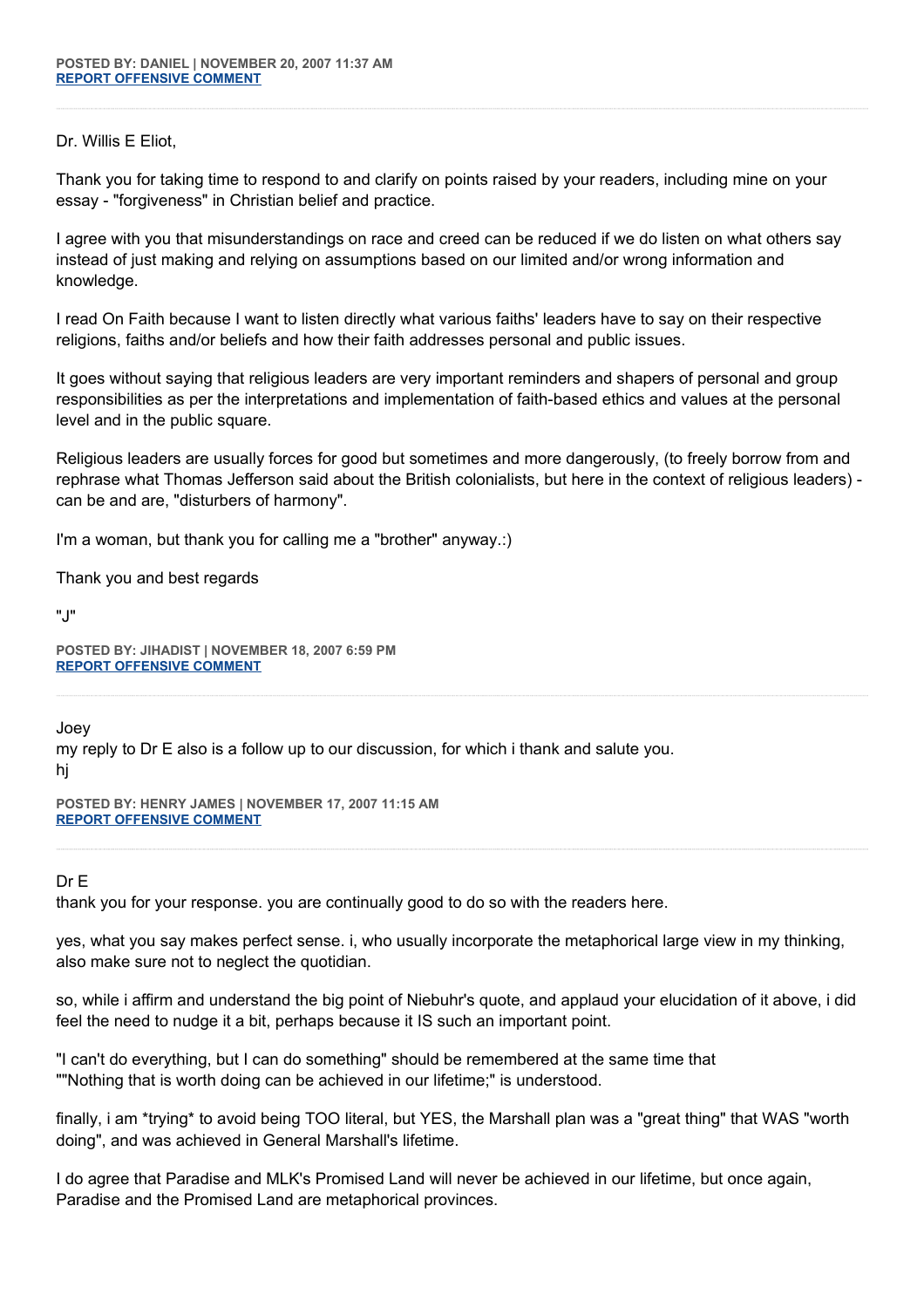BTW, your description of Christianity in this reply is the most felicitous and clear that I have read from you. thank you.

**POSTED BY: HENRY JAMES | NOVEMBER 17, 2007 11:03 AM [REPORT OFFENSIVE COMMENT](mailto:blogs@washingtonpost.com?subject=On%20Faith%20Panelists%20Blog%20%20%7C%20%20Henry%20james%20%20%7C%20%20)**

# TO WHOM IT MAY CONCERN

## JOET 11.16 / 1:35p

Ya got it! After some commenters attacked Niebuhr's classic statement on "the Christian triadic virtues, faith hope and love," you asked everybody to interpret it not as a philosophical statement or an ethical claim but within its own genre, viz. RHETORIC: "all good rhetoric should be read for the point it makes, not the enormous limitations of same."

Some wildly wrong readings (previous to your post) made Niebuhr, a hard-headed Christian realist, sound like a soft-headed romanticist.

#### JIHADIST

I thank you, a Muslim, for saying that you always read my "essays." No hope for approximating peace on earth if we do not read/hear one another across the chasms of creed & race & nation &....

A CLARIFICATION: You thought of "Christian virtue" as "faith, hope and charity" rather than as "faith, hope and love." Earlier translations of 1Cor.13 into English made much use of the Latin (Vulgate) translation of the Greek "agape," the Latin transliterating as "charity." What "charity" has come to mean in English is only one aspect of the original (Greek) word "agape," which means viewing a relationship from the other to oneself (the other's needs being seen as superior to one's own). On the Cross, Jesus died "for us" (which we Christians call "the atonement") while forgiving his torturers & executioners (thus, forgiveness as "the final form of love"). / As a Christian leader, Desmond Tutu's central motivation was & is "agape," the full Christian understanding of "love" (as heterocentric concern—as God in Christ so loved us as to do what was necessary for our salvation, not counting the cost to himself—as put in the Gospel of John 3:16, "God so loved the world that he gave his only Son, that whoever believes in him may not perish but have eternal life....").

Of course your religion gives Jesus no such high role in the providence of God, so all the relevant terms —"repentance," "forgiveness," et al.—are otherwise conceived.

One misconception of yours I must correct. Christianity has never used the doctrine of vicarious suffering (centrally, Jesus "taking our sins upon himself") politically, i.e. as causing OTHERS to suffer: it has always & only meant taking others' sufferings upon ONESELF (e.g., the Catholic priest who removed the yellow Star of David from the arm of a Jew & entered the gas chamber in that Jew's place). Causing someone to die for someone's sins is completely foreign to Christian thinking, & always has been.

Of course, as you say, we human beings are individually "accountable" for our behavior. But in Christianity, God's aim is to restore communion with him & create community among human beings—so by the grace of Jesus' self-sacrifice God cancels the sinner's punishment ("forgives" the sinner) so as to achieve the communion of "reconciliation"—the process being repentance/forgiveness/reconciliation. (As in 2 Corinthians 5:19, "in Christ God was reconciling the world to himself, not counting their trespasses against them....") So, Tutu's "Truth and RECONCILATION Commission." Christian "forgiveness" is "forgivingness," the will & life of leaning in love toward the offender (as in Jesus' "Love your enemies"). It has nothing to do with whether or not the offender accepts the forgiveness; if the offender does accept, the Christian word for the event is not forgiveness but "reconciliation." An unforgiving heart blocks God's will to forgive. So Jesus says [Gospel of Matthew 6:19] "if you do not forgive others, neither will your [heavenly] Father forgive your trespasses."

You concluded "Thank you," & so do I: Thank you, my brother.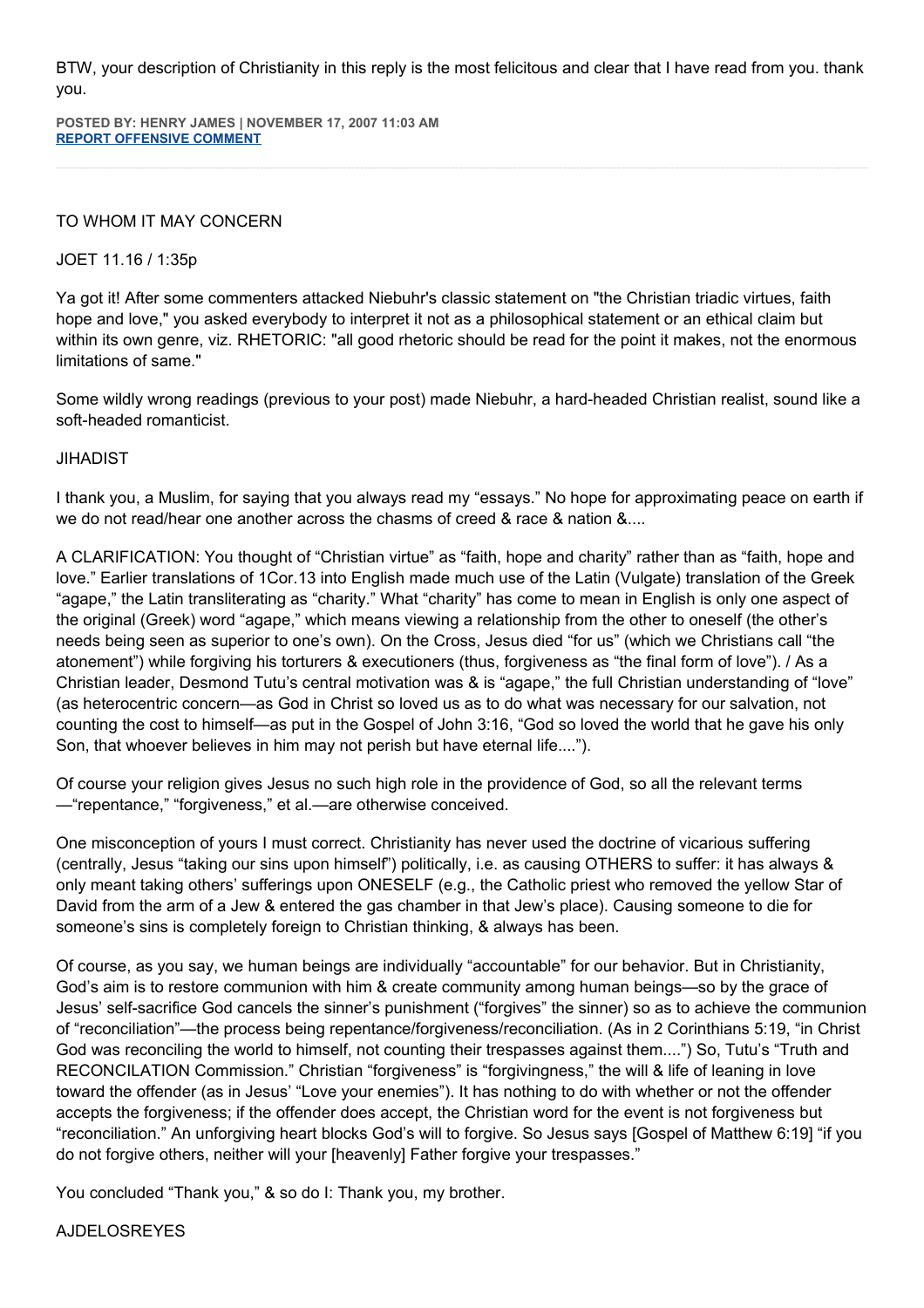You say beautifully & powerfully what I sought to say (just above) to Jihadist.

As for forgiveness as breaking the "concatenation" of retaliation, making it possible for offender & offended to walk together through a gate of new life, I like the Latin meaning of the English words transliterated "concatenation": a linked chain. God's grace through forgiveness breaks the chain of resentment-revergeretaliation.

## HENRY JAMES

You are so right that Niebuhr's "Nothing that is worth doing can be achieved in our lifetime" is "either rhetorical or non-sensical." Arthur Schlesinger Jr., a non-Christian, remarked that he was awed at the overwhelming good sense Niebuhr made every time he heard him—so, the statement is rhetorical.

Curing all Calcutta's sick was "worth doing," but Mother Teresa could only nibble at the need: she couldn't possibly "achieve" the fulfilling of the need in her lifetime. Human rights on earth is "worth doing," but in our lifetime we must be satisfied with nibbling at this need. By things "worth doing," Niebuhr was pointing to needs so huge that they outrun our capacities & our lifetimes—but not necessarily our faith/hope/love in action toward "shalom," the total (mind/body/earth) prosperity God intends for humanity (& for which we Christians pray daily, in the Lord's Prayer, as God's "kingdom come"). In his sermon the night before his murder, King called it "the promised land" (a reference to Genesis 12-15). Christian poets use various metaphors & analogies for it—as Browning's "A man's reach must exceed his grasp / or what's a heaven for?"

In a later comment, you seem to be asking for an example of some great thing achieved within one generation. How about the Marshall Plan, which gave democracy to our defeated enemies, Germany & Japan?

But we Christians believe that even the highest possible human achievements can never reach goals which themselves are higher than our imaginings: "the kingdom [rule & realm] of God" must be, and will be, God's GIFT of GRACE. The Christian Story begins & ends with acts of God—creation & consummation.

**POSTED BY: WILLIS E. ELLIOTT | NOVEMBER 16, 2007 11:20 PM [REPORT OFFENSIVE COMMENT](mailto:blogs@washingtonpost.com?subject=On%20Faith%20Panelists%20Blog%20%20%7C%20%20Willis%20E.%20Elliott%20%20%7C%20%20)**

yes indeed it's rhetorical. and all good rhetoric should be read for the point it makes, not the enormous limitations of same.

back at ya

**POSTED BY: JOET | NOVEMBER 16, 2007 1:35 PM [REPORT OFFENSIVE COMMENT](mailto:blogs@washingtonpost.com?subject=On%20Faith%20Panelists%20Blog%20%20%7C%20%20JoeT%20%20%7C%20%20)**

#### Mad Love

thanks as well to you. seems like you and Joey have a similar interpretation. and as i noted to Joey, it surely makes sense.

the next question that comes to me is:

Has anything that was "worth doing" been achieved in \*more than one generation\*, and if so, what is an example?

If one limits the things that are "worth doing" to achieving universal justice or eliminating poverty, we ain't never going to get there.

If it is "worth doing" to write War and Peace or come up with the Theory of Relativity or help a kid get an education who otherwise wouldn't, then the quote seems rhetorical (merely rhetorical?).

and even someone as cynical as I think the items in the second category were well Worth Doing.

love you madly Henry J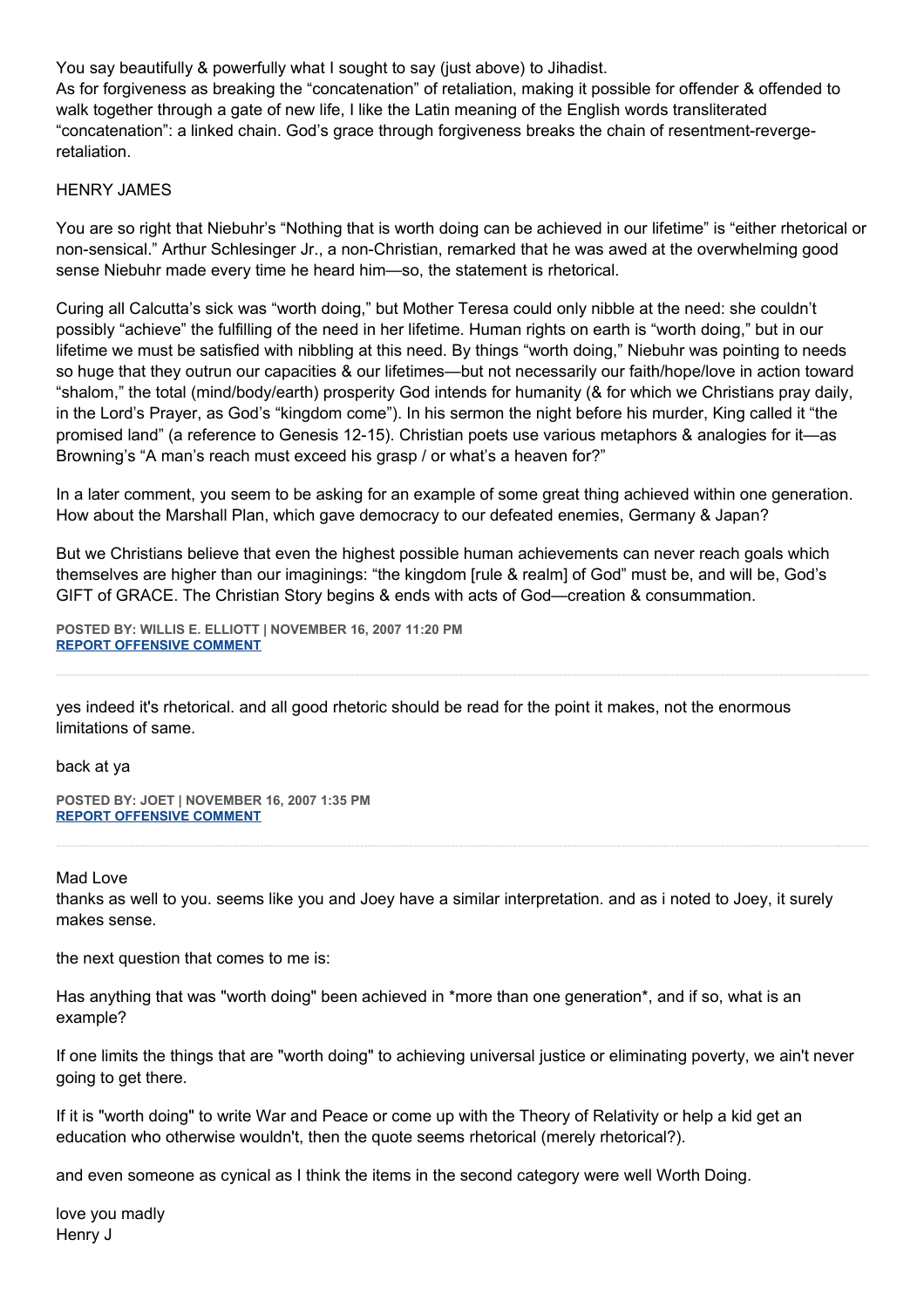(writing Portrait of a Lady was surely worth doing, don't you think? Don't you?).

**POSTED BY: HENRY | NOVEMBER 16, 2007 12:42 PM [REPORT OFFENSIVE COMMENT](mailto:blogs@washingtonpost.com?subject=On%20Faith%20Panelists%20Blog%20%20%7C%20%20Henry%20%20%7C%20%20)**

Joey thanks for the elucidation.

yes, is we focus on "achieve" we are cast into bottomless chasms of ambiguity.

King "achieved" \*some\* justice, probably, but it IS all so evanescent.

Reminds me of Henry Kissinger asking Chou En Lai in 1973 if Chou thought the French Revolution was a good thing,

and Chou answered

"It's too early to tell."

**POSTED BY: HENRY JAMES | NOVEMBER 16, 2007 12:32 PM [REPORT OFFENSIVE COMMENT](mailto:blogs@washingtonpost.com?subject=On%20Faith%20Panelists%20Blog%20%20%7C%20%20Henry%20James%20%20%7C%20%20)**

Mr. James, the way I take it is this: there is only so much one person can do. Mother Theresa didn't cure starvation and sickness. Dr. King didn't end racism. We know that Mother Theresa had some serious doubts about the merits of her actions. All Dr. King got for his trouble was a bullet. But they had to hope that it was worth it. You can make they case that Dr. King could have had a \*better\* life by simply keeping his mouth shut. Mother Theresa, likewise had \*better\* options. They both took on wars that they had no chance of winning at great personal cost. I think that's where the hope faith and love comes in.

**POSTED BY: MAD LOVE | NOVEMBER 16, 2007 12:27 PM [REPORT OFFENSIVE COMMENT](mailto:blogs@washingtonpost.com?subject=On%20Faith%20Panelists%20Blog%20%20%7C%20%20Mad%20Love%20%20%7C%20%20)**

Henry: another way of reading it is to say the things that are really worth doing won't in fact succeed until more than one generation of great people have done them notwithstanding that they wouldn't see the fruits of their labors in their lifetimes. read it that way and you have the opposite take on it. ahh the rich ambiguity of the english language.

**POSTED BY: JOET | NOVEMBER 16, 2007 12:14 PM [REPORT OFFENSIVE COMMENT](mailto:blogs@washingtonpost.com?subject=On%20Faith%20Panelists%20Blog%20%20%7C%20%20JoeT%20%20%7C%20%20)**

#### Dr Elliot

Since I am quick to criticise you when I disagree,

let me praise you for a mostly very sensible article.

I have great respect for Mr Niebuhr, but I do think his first clause does merit more elucidation.

to asy ""Nothing that is worth doing can be achieved in our lifetime;"

must either be rhetorical or it is non-sensical. And my meagre mind is missing its rhetorical use. Can anyone enlighten me?

Mother Theresa helping the sick in Calcutta was not "worth doing"? Martin Luther King speaking out against injustice was not worth doing?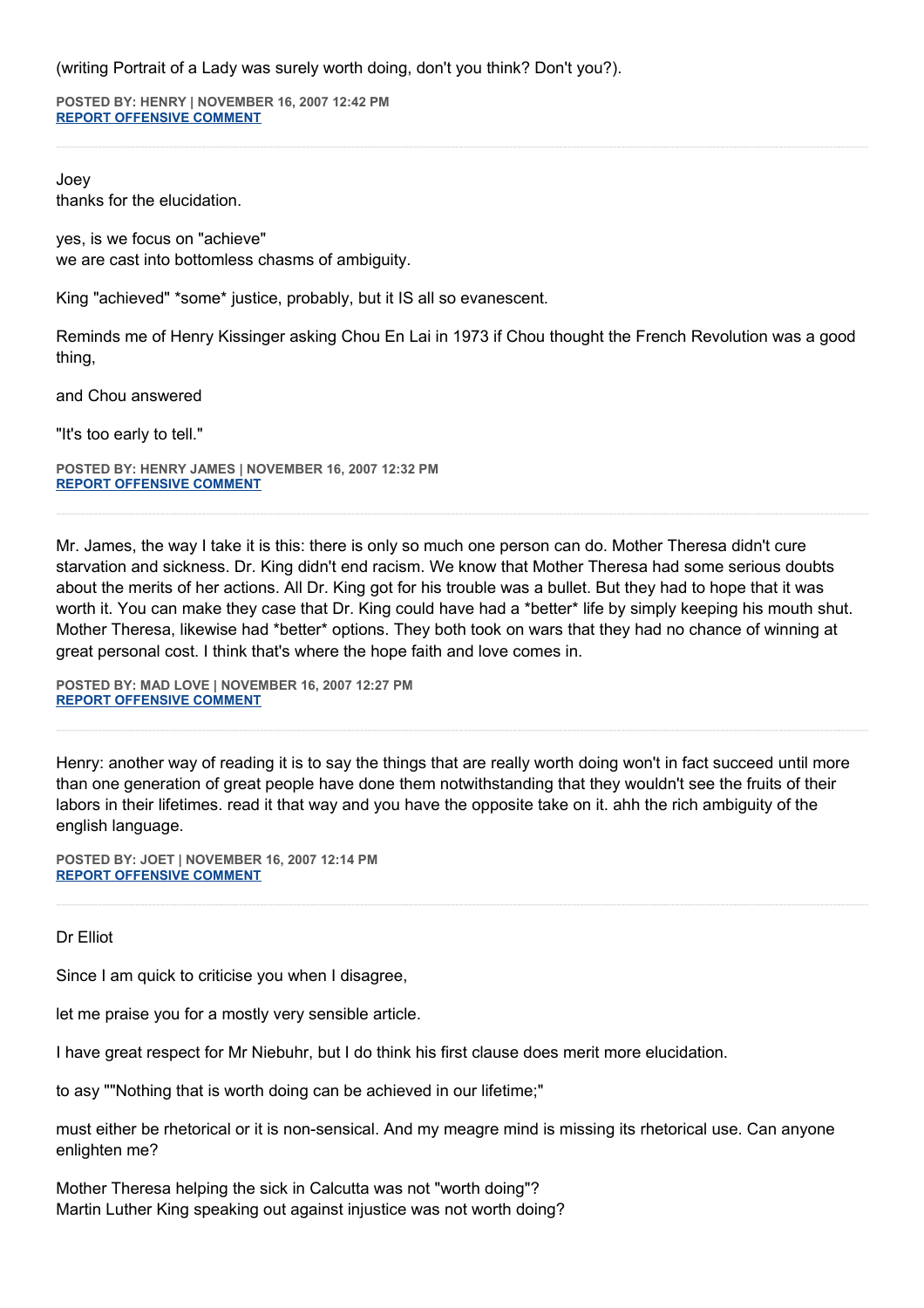love **Henry** 

**POSTED BY: HENRY JAMES | NOVEMBER 16, 2007 10:51 AM [REPORT OFFENSIVE COMMENT](mailto:blogs@washingtonpost.com?subject=On%20Faith%20Panelists%20Blog%20%20%7C%20%20Henry%20James%20%20%7C%20%20)**

And, Jihadist, have to point out that this problem is not unique to Christians:

"I still has some difficulties with "someone dying for my sins". Is that why some Christians have no compunction in killing innocents in Afghanistan and Iraq that has nothing to do with the sins committted by Osama and Al Qaeda? That, at least, someone is dying for the sins of Osama?"

Apparently, before Afghanistan or Iraq even \*got\* there, Osama convinced some Muslims that a lot of innocents ought to die for what \*he\* thought was their collective sins, ...apparently in the name of some idea that a 'loving' eternal judge and punisher would make \*that\* OK.

For fairness, I quote this, I just note that these ideas aren't \*quite\* unique to Christianity, if somehow they just keep coming up among 'People Of The Book.:'

"You just made those innocent Muslims "martyrs" in being killed for what Osama had wrought while he got away with it. Unfortuntately, Muslims don't believe in being punished for the sins of others, or dying for the sins of others. Everyone is individually accountable for their own actions and sins."

Notice how by displacing, yet worshiping, 'judgment,' things still tend to come out the same kind of sideways?

The Reverend here, in claiming mere human love and hope and faith and forgiveness can never be adequate, absolves his own religion of responsibility for its own excesses of power and, really... acts of despair.

If you guys believe your God created me with a capacity for faith and hope, kindly get out of the way if you think he meant 'For later. But, Copyright, with footnotes, please. '

I fail to see the value in holding to some idea you have of your various exclusive accesses to 'Ultimate Divine forgiveness' if you think that never touches \*Earth.\*

"To those who say there is no hope, I say:

Liars."

One of the most challenging Pagan myths for people to understand is the story of Pandora. ...given a gift from all the Gods, as her name says..

When all trouble and confusion are loosed on the world, \*Hope\* remains with us. But what do we do with it?

The bad stuff's already in the wind... Suppose \*we\* are Pandora... by the Gods all-gifted.... What do we do with \*Hope?\*

"I get the feeling you're waiting for something."

Is that a good idea?

Many cultures have a myth of a \*box\* they are afraid to open. Call it the Lost Ark, the Triumph Casque, the Ark of the Covenant, the Q'abah, Pandora's Box, whathave you.

Same box, really.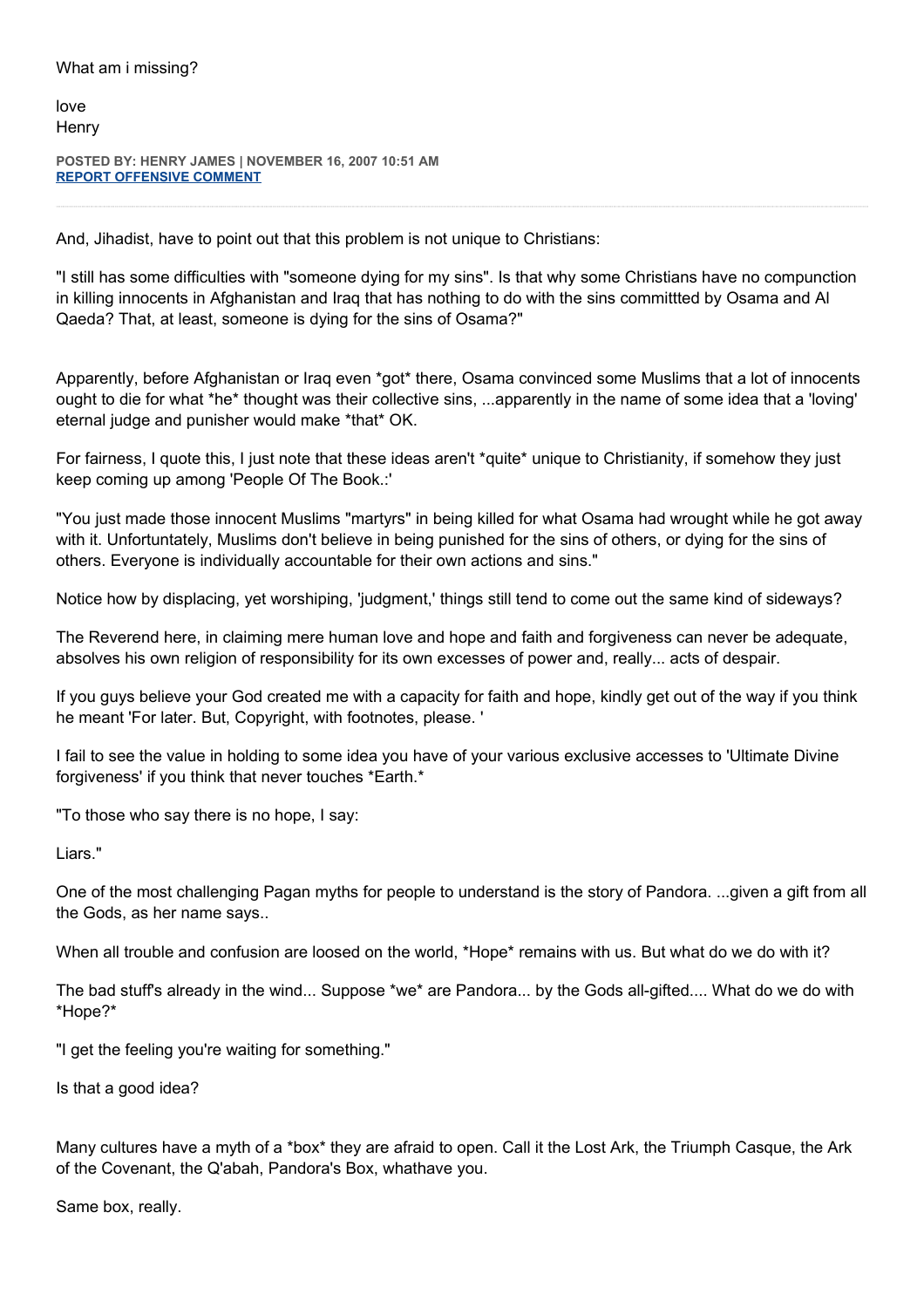All fun and games, till those boxes make \*humanity conditional.\* Till they make something 'we unworthies' must save for later, propitiate, worship, try to control, ...and in the meantime kick the crap out of each other over.

Maybe Hope is in the box. Maybe, as in some versions of the tale, Hope got out, too.

The box \*is not\* Hope.

That goes for your box, too, Reverend.

#### **POSTED BY: PAGANPLACE | NOVEMBER 15, 2007 8:35 PM [REPORT OFFENSIVE COMMENT](mailto:blogs@washingtonpost.com?subject=On%20Faith%20Panelists%20Blog%20%20%7C%20%20Paganplace%20%20%7C%20%20)**

"Nothing that is worth doing can be achieved in our lifetime; therefore we must be saved by hope."

Nonsense. If we can't \*express\* hope in our lifetimes, then nothing is 'worth' your idea of 'worth.'

Sometimes it's just not grandiose enough to satisfy some absolutists.

Sometimes, this is just a dodge.

" Nothing which is true or beautiful or good makes complete sense in any immediate context of history; therefore we must be saved by faith."

Nonsense.

What is true and beautiful and good makes sense in \*any\* context. Or no context.

Just is.

Saved from \*what?\*

Life? History? Beauty?

Funny. My \*faith\* says this world isn't just a speed bump to be transcended and discarded.

"Nothing we do, however virtuous, can be accomplished alone; therefore we are saved by love."

No, Reverend, ...we're \*never\* this thing called 'alone.'

Doesn't mean we aren't \*here.\*

Love takes \*many\* forms. But it's not something outside ourselves. It's not an abstraction, it's a \*faculty.\* One your \*therefores\* don't define.

"No virtuous act is quite as virtuous from the standpoint of our friend or foe as it is from our standpoint. Therefore we must be saved by the final form of love, which is forgiveness."

That one doesn't even make sense to me.

If you're saying that if people don't agree with your definition of what external things constitute 'virtue,' then they are 'sinners' who need your 'forgiveness?'

But I thought no one could accomplish anything without your definitions?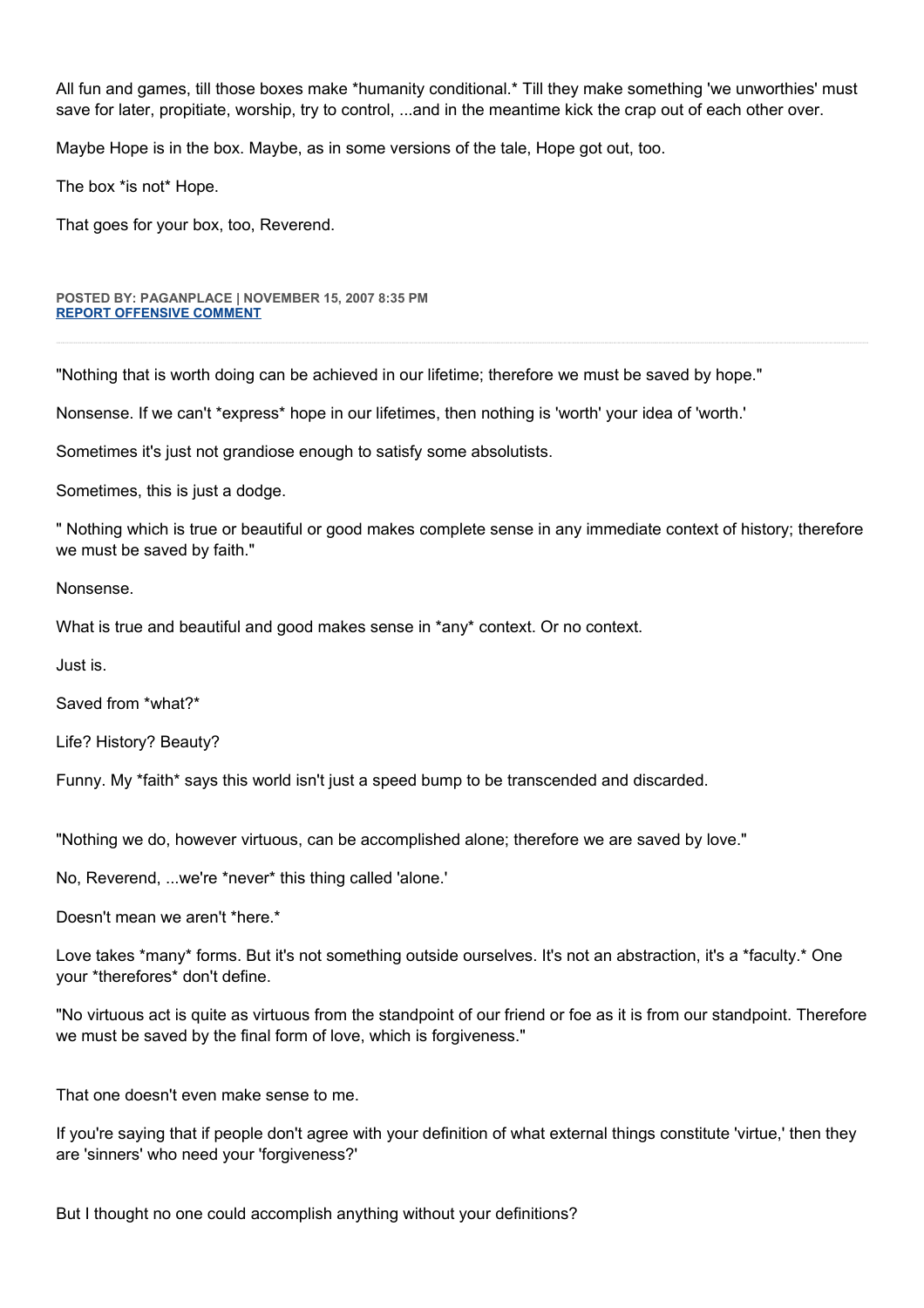And they wonder why this goes on and on and on.

**POSTED BY: PAGANPLACE | NOVEMBER 15, 2007 7:49 PM [REPORT OFFENSIVE COMMENT](mailto:blogs@washingtonpost.com?subject=On%20Faith%20Panelists%20Blog%20%20%7C%20%20Paganplace%20%20%7C%20%20)**

Kudos, Dr. Elliot, or as we say it in Pilipino: Mabuhay! (trans.: Live!)

"The final form of love is forgiveness". Indeed, that is why our God is the God of forgiveness. That's why the Son came to offer himself that creation may be forgiven. For some time I thought that God's power was exemplarily shown in miracles: turning of water to wine, parting of the sea, making the blind see, etc. I was wrong. The ultimate evidence came when in utter weakness, nailed on the cross, Jesus asked for forgiveness for others. The final form of love indeed!

Now I know that we are nearest God not when we pray, not when we labor to feed others, although these too bring us near God, but when we forgive despite our needs, irrespective of abuse tao our cherished ways, over our hurts and pains, without counting costs or consequences. An ultimate situation we may never confront, yes, but there in our moral horizon a landmark in our journey around its periphery.

For all its metaphoric beauty, it is really not mysterious, and it is really pragmatic, utile, and beneficial in many ways. It makes us accept our frailties, affirm our unity with all of mankind, level the heights of our vainglories, fill up the gaping depths of vengeful hearts, and assuage the pains we inflict on one another in our journey through life "in this vale of tears." Tell me, which of these can be done if we do not forgive each other.

Being the final or ultimate form, it is the end of a concantenation, a series of logically sequenced actions. Immediately before it comes justice, before that is concern, at the start is acknowledgement or recognition. First then is identifying the other as a sensate creature just as we are and for whom we can sympathize, and then deepening this, accepting him as a fellow man (a "thou") thus deserving our empathy. If we cognized our commonality, we take him to our embrace as our brother for whom we are keepers and who demands from us fairness and some bit more of what we can give or share. Then, even when he breaks our taboos or transgresses our laws, him being contrite, we help rectify his misdeeds and assist him in repairing somewhow the damage he has done. In forgiving, we condemn the sin/s but save the sinner, our brother. He must, of course, tread the same path. Only there and thus, can we be of help.

It helps if, before hand, we believe in the ineffable mercy of God. But even not so, Gods mercy flows on, and on which we can float through the contours of our lives our forgiving ways. If we acquiesce. At the very least, each forgiving is a small piece of heaven brought down on earth. For the nonce, brief as it may last, isn't it worth what it demands from us?

**POSTED BY: AJDELOSREYES | NOVEMBER 15, 2007 12:54 AM [REPORT OFFENSIVE COMMENT](mailto:blogs@washingtonpost.com?subject=On%20Faith%20Panelists%20Blog%20%20%7C%20%20aJdelosReyes%20%20%7C%20%20)**

#### Dr. Willis E Elliot,

.

I always read and never commented on your essays in On Faith before. Christian theology is the most complicated of all faiths in the world. And your essays seem to have been written either for fellow academics or theologians, or to elevate Christian believers to a higher thinking.

As always, I will write very simply here, not as if I'm making a presentation paper for a conference or seminar, or a sermon for church or mosque. I won't quote Suras from the Qur'an as who I am, what I think, what my ethics and values are, is already also informed by my faith. Besides, I'm not a preacher, missionary or evangelical, only a lay believer.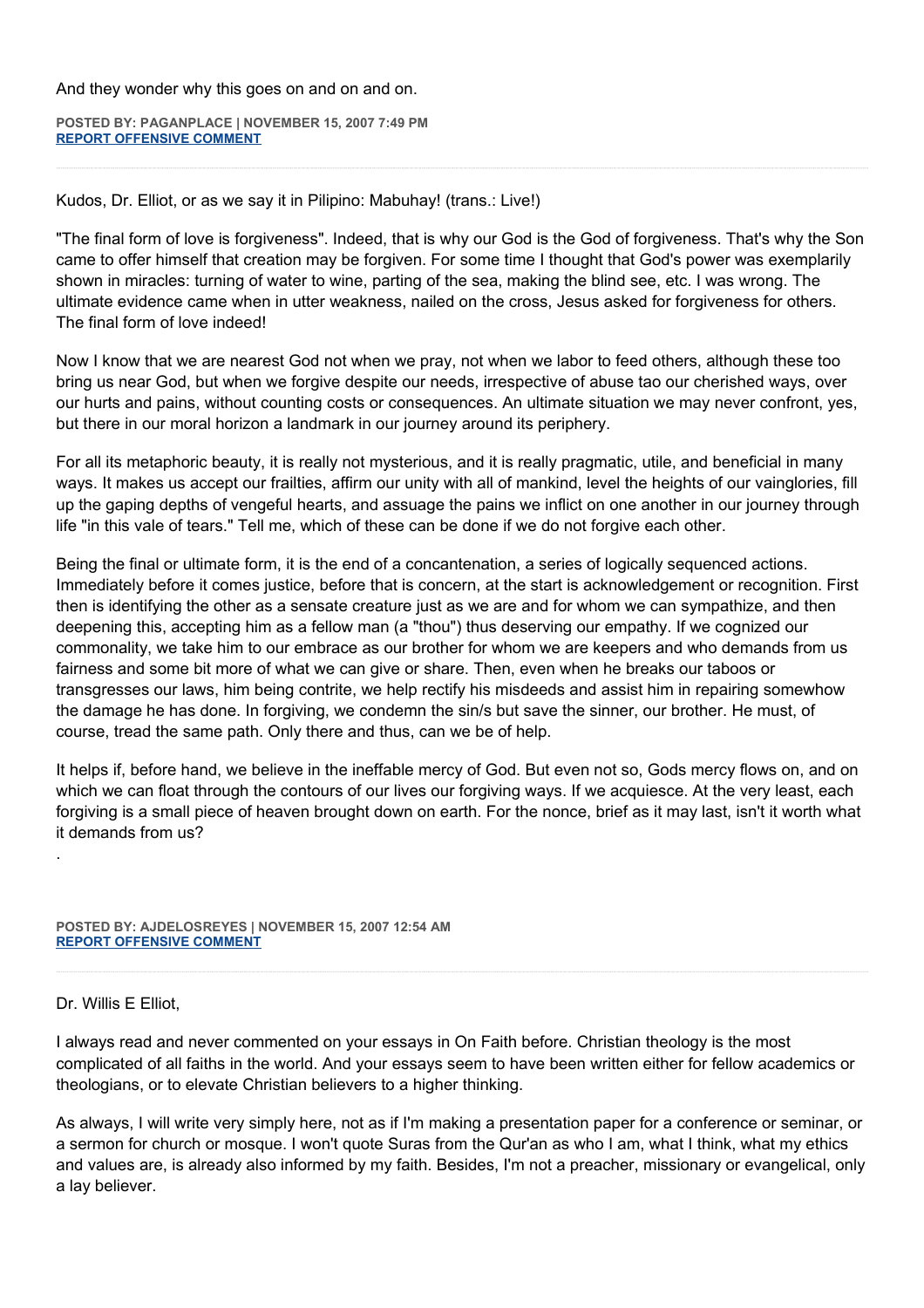Interesting that you should mention "Christian realism". My father likes to say that my generation is a most cynical and sceptical Muslim generation - not on our faith, but on temporal affairs.

So, Christian virtue is not - "hope, faith and charity", but faith, hope and love?

The South African Truth and Reconcialiation Commission is based on "charity" - the victims of the apartheid regime being generous in forgiving against human rights violations, atrocities and perversity of justice committed then in the hope that they all can put it all behind them. Their faith in the process, the human capacity to forgive, and the future of a post-apartheid South Africa makes it work.

As far as I know, in my travels to South Africa, "love" is still short between the different groups. "Love" must be preceded by "trust" and "personal comfort" with others. "All You Need Is Love" is too simplistic a basis to move on. There has to be a sense of fairness and justice done too.

By the way, "forgiveness" is not the final form of love. True and sincere repentence is for the love of the human race and God(with the caveat of the "sinner" never ever doing whatever it was that he committed in asking for forgiveness).

I still has some difficulties with "someone dying for my sins". Is that why some Christians have no compunction in killing innocents in Afghanistan and Iraq that has nothing to do with the sins committted by Osama and Al Qaeda? That, at least, someone is dying for the sins of Osama?

You just made those innocent Muslims "martyrs" in being killed for what Osama had wrought while he got away with it. Unfortuntately, Muslims don't believe in being punished for the sins of others, or dying for the sins of others. Everyone is individually accountable for their own actions and sins.

So, it is seen as a "sin" by Muslims to see those not guilty of crime being unjustly punished. I'm afraid that the Muslim modeling of God, sin and forgiveness is slightly different from the one you stated in your essay here. E.g. only when the "sinful one" ask forgiveness from and is forgiven by the "sinned one" will God forgive the "sinful one", but then, only God knows if that asking for forgiveness is sincere.

Thank you.

"J"

**POSTED BY: JIHADIST | NOVEMBER 14, 2007 10:24 PM [REPORT OFFENSIVE COMMENT](mailto:blogs@washingtonpost.com?subject=On%20Faith%20Panelists%20Blog%20%20%7C%20%20Jihadist%20%20%7C%20%20)**

Thank you, Mr. Elliot. Of the commentators on this question, you seem to be the only one sho has taken some time to take it seriously.

The Kingdom Prayer of Jesus, it should be noted, is in response (at least in Luke) to the disciple's desire to learn to pray "as John's disciples do." That is, every rabbi had a prayer they taught their disciples that incorporated the heart of their teaching. In Matthew's Gospel, the prayer comes in the middle of his first teaching discourse.

The prayer draws from the future reign of God, speaking, as Jeremias notes, of the pray-ers desire to have the coming gifts of the kingdom (reign) of God, even as we await the full coming of that time.

To pray, "thy kingdom come, thy will be done," is to pray that the coming kingdom will already have its beginning in the here and now. It is a statement of realized eschatology - not a pie-in-the-sky desire for the hereafter. Central to this is the issue of forgiveness. It is, in fact, the only one of the petitions that has limits placed on it actually an imperitive, couched in legal language, something to the effect of: "Forgive us for we heretofore forgive all who have any debts against us."

The other petitions also have to do with the coming kingdom. Eg. The "daily bread," is the bread of the kingdom, or as one translator puts it, "give us tomorrow's bread today." We ask not just for our daily provision here, that our bellies may be full, have clothes to wear and a place to sleep, but that we be provided the "bread of the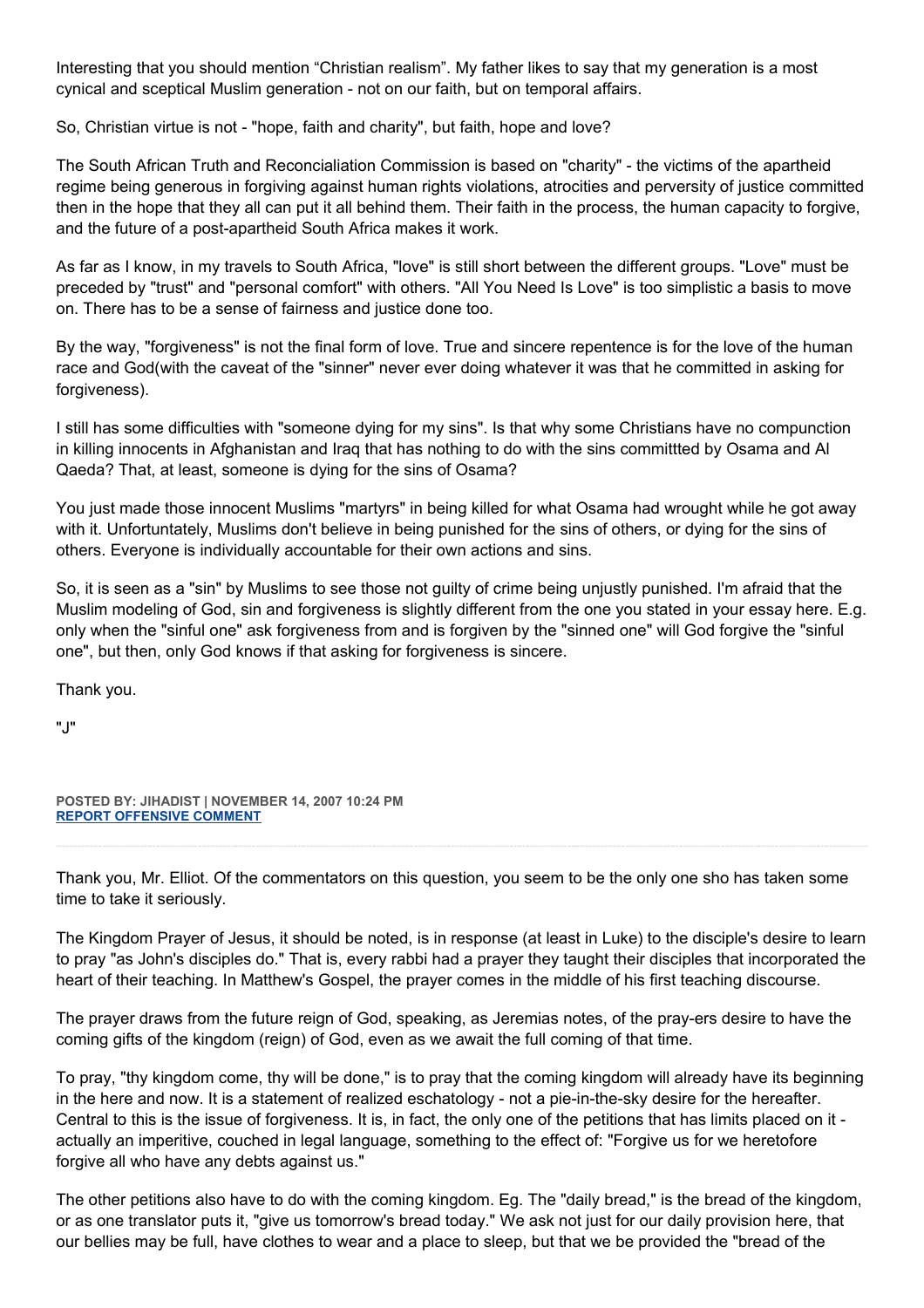kingdom," those things we daily need: forgiveness, salvation, justice, righteousness, new life, hope, peace, etc. that the kingdom's reign may become apparent in and among us.

My only disappointment is that you did not go more deeply into the matter at hand - it is so important. Thank you for your fine article.

**POSTED BY: GARY | NOVEMBER 14, 2007 5:03 PM [REPORT OFFENSIVE COMMENT](mailto:blogs@washingtonpost.com?subject=On%20Faith%20Panelists%20Blog%20%20%7C%20%20Gary%20%20%7C%20%20)**

Willis Elliott's utterances remind me of great gobs of cotton candy. And they are about as useful in addressing the moral/theological questions of the day.

**POSTED BY: CHUCKMCF | NOVEMBER 14, 2007 4:16 PM [REPORT OFFENSIVE COMMENT](mailto:blogs@washingtonpost.com?subject=On%20Faith%20Panelists%20Blog%20%20%7C%20%20chuckmcf%20%20%7C%20%20)**

Lilla:

To the extent that "putting it aside" can be done, I agree with you. But I don't believe in forgetting.

I was married to an abusive man. I finally left one night when I thought he was going to kill me. He never admitted that he had done anything wrong - never apologized - never sought my forgiveness. In fact, he claimed it was all my fault for embarassing him in front of his friends. (I had refused to let him drive us home because he was so drunk he walked into a coat closet and couldn't find his way out). Divorcing him meant that I never had to have any contact with him ever again.

I do not wish the man any ill - I sincerely hope that somewhere along the way, he gained control over his alcoholism and his violent temper, and managed to become a decent human being.

But I have not forgotten what he did to me, nor will I ever. To forget would be to put myself at risk of making the same mistake again.

Nor do I ever wish to lay eyes on him again, even if he receives a Nobel Peace Prize.

**POSTED BY: LEPIDOPTERYX | NOVEMBER 14, 2007 3:57 PM [REPORT OFFENSIVE COMMENT](mailto:blogs@washingtonpost.com?subject=On%20Faith%20Panelists%20Blog%20%20%7C%20%20lepidopteryx%20%20%7C%20%20)**

To me it is important to forget. It may not be possible to forgive everyone for everything they do wrong. But to dwell on hurts is to be made miserable. Why not just move on. If the wrong is a great wrong, such as the murder of many innocent people--we should hold it in memory in an effort to keep it from happening again. In smaller everyday cases of being wronged, I think the best victory over it is to put it aside.

**POSTED BY: LILLA HOEFER | NOVEMBER 14, 2007 3:36 PM [REPORT OFFENSIVE COMMENT](mailto:blogs@washingtonpost.com?subject=On%20Faith%20Panelists%20Blog%20%20%7C%20%20Lilla%20Hoefer%20%20%7C%20%20)**

To me it is important to forget. It may not be possible to forgive everyone for everything they do wrong. But to dwell on hurts is to be made miserable. Why not just move on. If the wrong is a great wrong, such as the murder of many innocent people--we should hold it in memory in an effort to keep it from happening again. In smaller everyday cases of being wronged, I think the best victory over it is to put it aside.

**POSTED BY: LILLA HOEFER | NOVEMBER 14, 2007 3:36 PM [REPORT OFFENSIVE COMMENT](mailto:blogs@washingtonpost.com?subject=On%20Faith%20Panelists%20Blog%20%20%7C%20%20Lilla%20Hoefer%20%20%7C%20%20)**

Let's look further down the page and then we'll get back to the "Lord's Prayer."  $\sim$  $\sim$  $\sim$  $\sim$  $\sim$  $\sim$  $\sim$  $\sim$  $\sim$ As persons-in-community, we human beings must have our needs met: our physical needs—for short, "bread"

our interpersonal needs—for short, "forgiveness"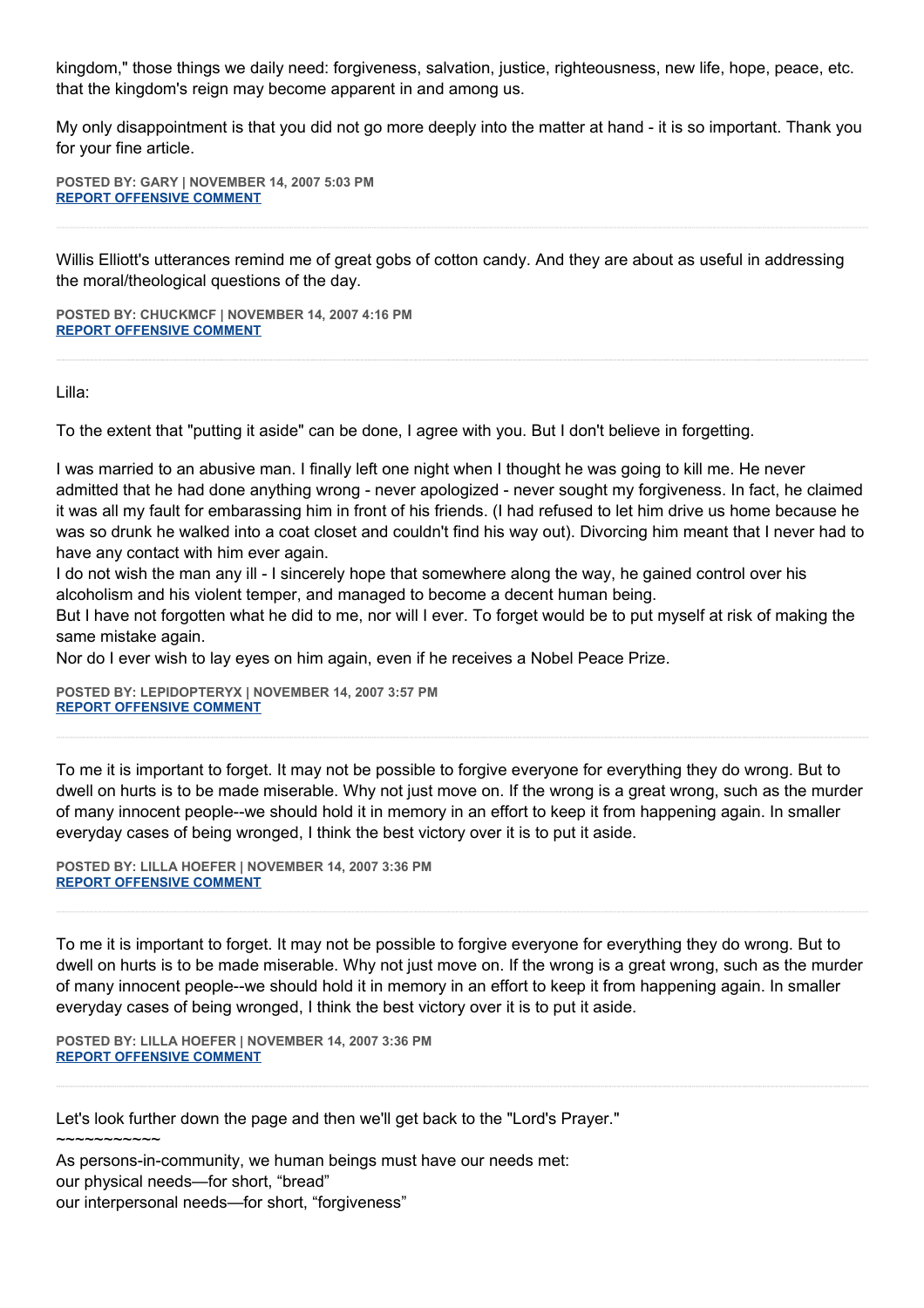our spiritual need—cohesive centering in worship.

~~~~~~~~~~~~~~~

Can't help but notice how this leads to a world where the speaker wins. Wins what? But of course, creature comforts for self.

Every philosopher except Jesus had that goal in mind. It's a matter of how the human emotion is put together. Was Jesus really all that different?

Let us prEy:

Our father - the sun Who art in heaven - the sky Hallowed be thy name - yeah, through screen wire Thy kingdom come - later, in the mean time there's the ministry Thy will be done - or else, the ministry, hell

Jesus was different. She spent the treasure of ancient Egypt building a "tower up to God." Not really. She built a palace for her heavenly father the sun and prayed to Him, "come on down daddy and claim His kingdom. The Israelites have built you a grand palace." Churches are grand palaces where ministers call out to Jesus, "come on down and claim Your kingdom"?

How do we know Jesus was a Pharaoh, (would be Pharaoh at least)?

The next line: "Give us this day our daily bread."

Those who read the Bible know that Pharaoh, under the enlightened guidance of Joseph the Jew collected up all the food in Egypt, (7 fat years and 7 lean years).

What's the Jewish connection? Joseph the Jew of course, the one Pharaoh put in charge of the food. And Joseph dished the "short" Egyptian food out to Jews.

Not so! When Pharaoh had all the food folks got in line and "prayed to Pharaoh" for their daily bread.

Read your Bible. And pay attention to what you read.

You don't suppose Josephus was a dreamer do you? Isn't Joseph the English word for Josephus? What sort of person would want to be in charge of the national treasury or a foreign country, the most powerful nation on earth? Food is all the Egyptian people had, taxes were food, money not yet invented.

**[http://www.hoax-buster.org](http://www.hoax-buster.org/)** for the whole story, the "Lord's Prayer" that is. And the origin of the Bible, before Josephus the Jew and another dreamer named Constantine. Both were great. Don't you think?

Was Jesus really a peace maker or just a totally confused individual searching for His/Her father? Doesn't peace come when we respect our neighbors rights and not through some silly "love thy neighbor" nonsense.

People only love themselves. Can people be taught to respect the rights of others short of threats of violence? The threat of hell doesn't seem to be conducive to love does it? Is forced love really love?

**POSTED BY: BGONE | NOVEMBER 14, 2007 1:50 PM [REPORT OFFENSIVE COMMENT](mailto:blogs@washingtonpost.com?subject=On%20Faith%20Panelists%20Blog%20%20%7C%20%20BGone%20%20%7C%20%20)**

I have that quote from Niebuhr on a piece of paper in my office.

I like your statement that forgiveness is a form of love. I wish in today's conversation about "forgiveness" that is taking place across these several articles, more people would think of it that way.